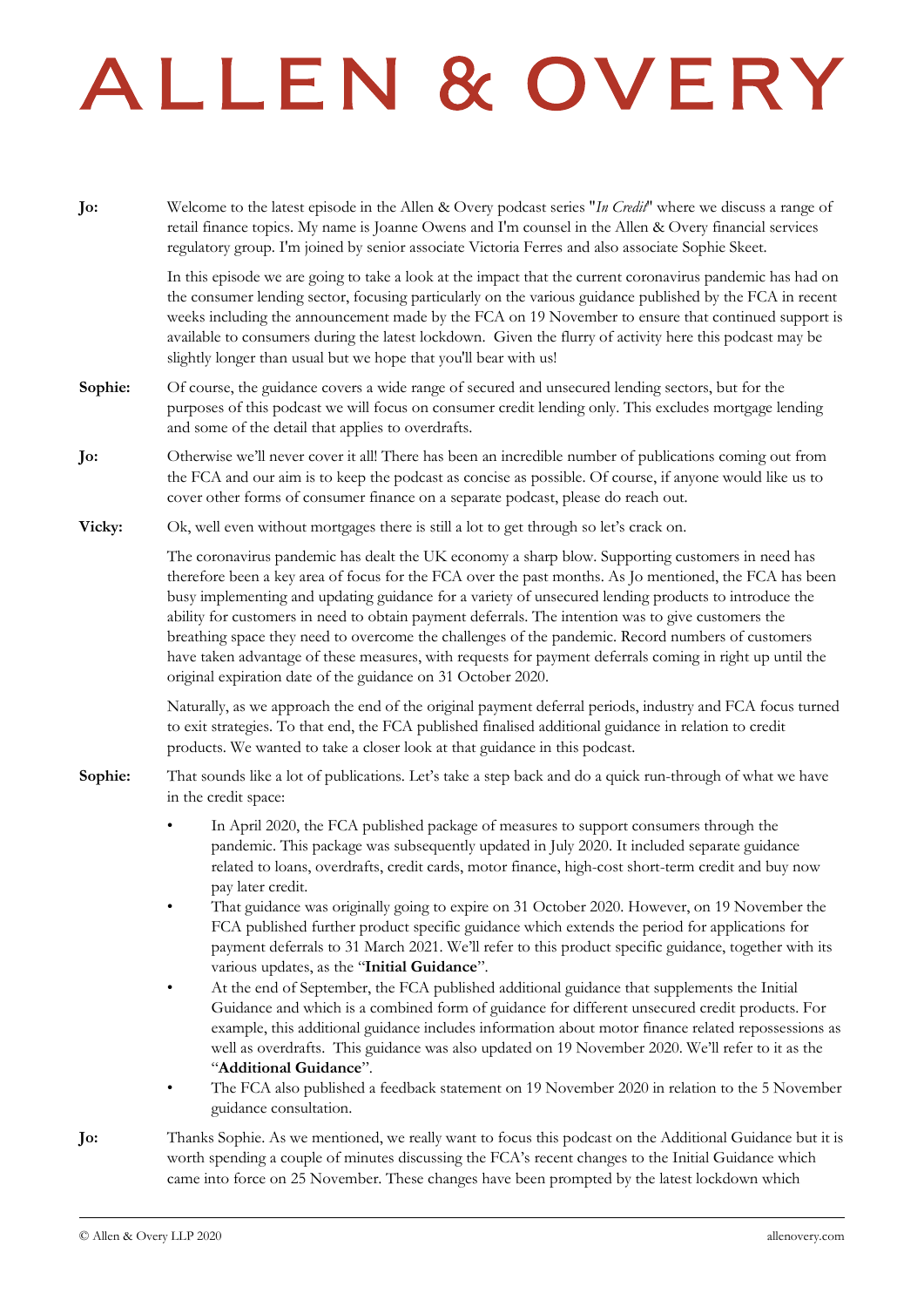started on 5 November. Instead of the Initial Guidance expiring on 31 October as intended, the application period for payment deferrals has now been extended to 31 March 2021.

So let's quickly run through some of the key points. Under the updated Initial Guidance, those customers who have not yet had a payment deferral will be eligible to apply for one up to a total of six months. If borrowers who have not yet taken a deferral think that they need a full six months of deferrals, they should apply in good time before their February 2021 payment (to cover a full six months of payments, from February to July 2021 inclusive).

**Vicky:** Customers who previously or currently have a payment deferral will be eligible to apply until 31 March 2021 for a further deferral, as long as the total length of deferrals does not exceed a maximum of six months. After 31 March 2021, customers will be entitled to extend ongoing payment deferrals, but only where these deferrals cover consecutive payments. One of the main points from the updated Initial Guidance is that firms should not provide new or further payment deferrals which extend beyond 31 July 2021.

**Sophie:** So from 31 July 2021 all payment deferrals should have ended?

**Jo:** Correct.

- **Sophie:** Are there still provisions in the Initial Guidance to take account of scenarios where a payment deferral may not be in the customer's interest?
- **Jo:** There are. Lenders may still assess that a payment deferral is obviously not in a customer's interest. In such cases, the lender should instead provide tailored support appropriate to the customer's circumstances under the tailored support guidance which we will discuss shortly. In addition, consumers who have already had six months of payment deferrals or who are in arrears or receiving tailored support, will not be eligible for a further payment deferral. Instead, firms will provide tailored support appropriate to their circumstances. This may include the option to defer further payments.
- **Vicky:** That leads on nicely to looking at the more tailored support which is provided for under the Additional Guidance. Jo, how would you say the Additional Guidance builds on the Initial Guidance?
- **Jo:** Well, all of the guidance applies in relation to exceptional circumstances arising out of the coronavirus pandemic. But the focus of the Additional Guidance is the provision of more tailored support to ensure that firms are not applying a "one-size fits all" approach to those who are, or who find themselves, in payment difficulties as a result of Covid-19 and who will not be entitled to further support under the Initial Guidance. The Additional Guidance is not intended to impose prescriptive requirements on firms.

The principle is that firms must treat customers with forbearance and due consideration. What constitutes appropriate forbearance should be considered in the context of the individual customer circumstances. Firms can look to use automation or digital tools to help them engage with their customers, collect information about individual circumstances, offer a range of appropriate forbearance options and get customer agreement to the same. It's also important that firms seek to engage with customers prior to payments being missed.

- Sophie: But what about vulnerable customers? Isn't it the case that increasing numbers of customers will require more tailored treatment as a result of the pandemic?
- **Vicky:** Correct. Firms must consider customer vulnerability and should ensure that if they use automated or digital methods that there is the possibility of manual intervention. Customers should also be able to ask for support through a non-digital channel if they want it. Vulnerability remains a priority focus for the FCA, even more so given the emotional, physical and financial impact that the pandemic is having. To achieve effective communication, firms will need to take all of these factors into account. It's likely that a range of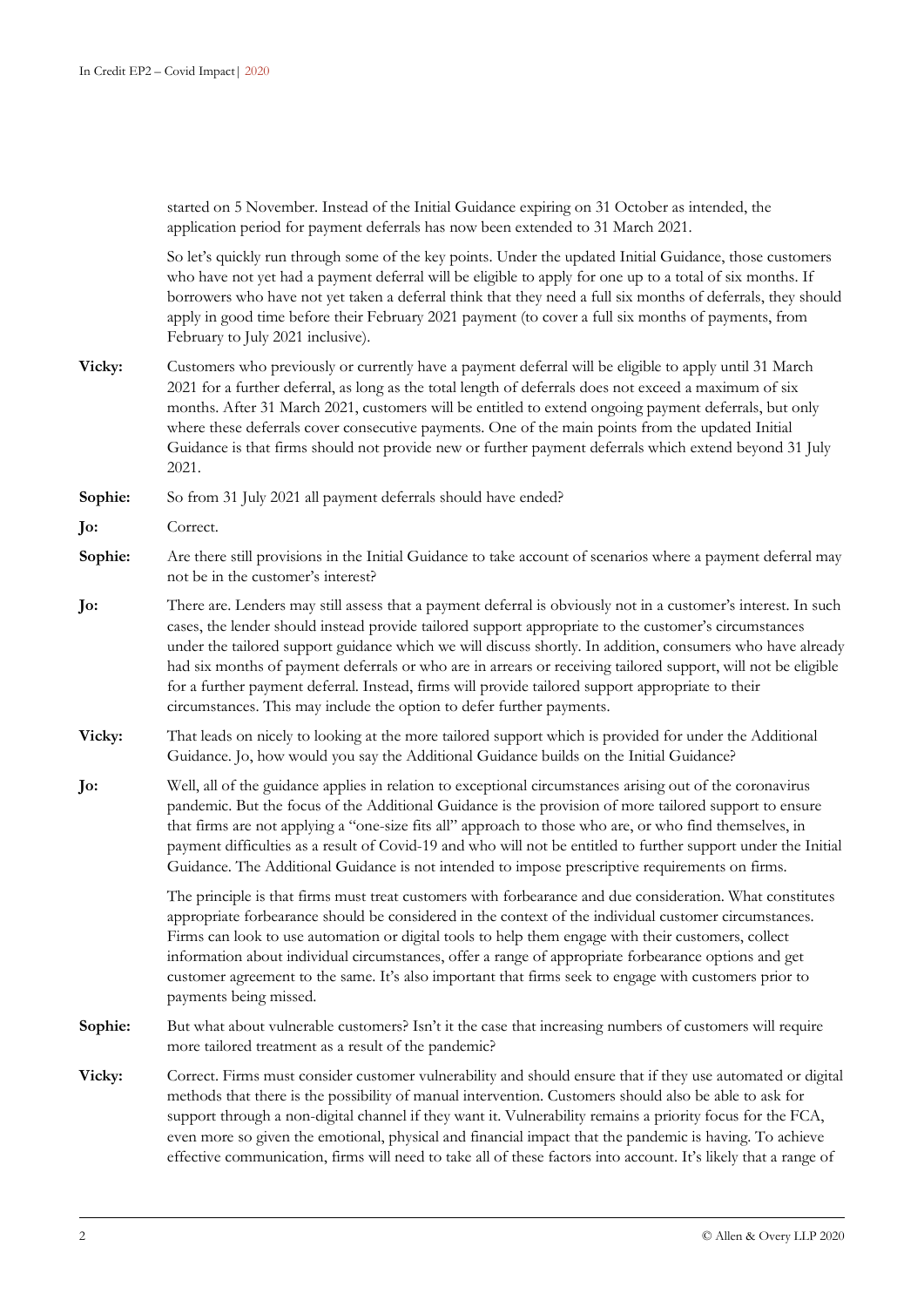communication channels will be appropriate, and where possible firms should give customers the ability to switch between them.

- **Jo:** Many firms will probably have been speaking to customers prior to the publication and amendment of the Additional Guidance, but they'll have to review their approach for customers who are unable to resume payments. Firms will need to reconcile their previous approach with that provided for in the Additional Guidance and ensure that the outcomes for customers are consistent with that Guidance.
- **Sophie:** So it's clear that the content and channels of customer communications are key. Timing too will be important. Firms must take reasonable steps to contact their customers in good time before the payment deferral expires and inform the customer of what will happen if they do not respond. This includes providing information about the next payment falling due and how the deferred amounts will be treated if the customer is unable to resume full payments.

There's one thing that's less clear to me though – the Additional Guidance doesn't seem specific on the forbearance options available to firms.

**Vicky:** No, as Jo mentioned, the Additional Guidance is not prescriptive. The FCA expects firms to be flexible and to employ a full range of long and short-term forbearance options to support customers and to minimise avoidable financial distress and anxiety. The guidance gives a couple of examples. For instance, in the short term, a firm could agree to a further payment deferral (or to receive reduced payments) for a specified period. A firm could also consider waiving or cancelling any further interest or charges, allowing the customer a reasonable time and opportunity to repay the debt (including by deferring payment of arrears), accepting token payments for a reasonable period and agreeing to a repayment plan.

But this list is not exhaustive!

When offering different options to customers, the FCA expects firms to state clearly to the customer how each would affect the total cost of credit and CRA reporting.

**Sophie:** I'd add that any payment arrangement that is put in place must be sustainable, i.e. it does not adversely affect the ability of the customer to meet essential living expenses and priority debts and gives the customer a reasonable time and opportunity to repay. Customers should not be pressurised to pay more than they can afford or to repay the debt in an unreasonably short period of time. If the customer puts forward a proposal, the firm should only refuse it where the firm can objectively demonstrate that the customer can afford to make higher repayments that are sustainable.

> That said, firms must also keep all arrangements under review and monitor them for signs that they are not sustainable.

- **Jo:** We know that is quite a lot to digest. From an operational perspective, all of what we have just discussed will give rise to huge administrative demands least of all with the updates that have taken place. The FCA recognises that firms may need to recruit additional staff or move staff to different parts of the business in order to engage with and support the high numbers of affected customers. New or re-allocated staff will require additional training and oversight; further changes to systems, controls and policies may also be needed – all on top of existing operational challenges resulting from employees working from home or having to be socially distant or self-isolate.
- **Vicky:** Firms will need to be prepared to deal with the sheer volume of customers that want to engage with them as their payment deferrals come to an end, or as customers find themselves in financial difficulty for the first time. Equally, firms should try to minimise distress or frustration caused by the process, such as unpredictable call waiting times or by customers having repeatedly to explain their circumstances. This may require transparency about call times, offering call backs or pre-booked appointments, and directing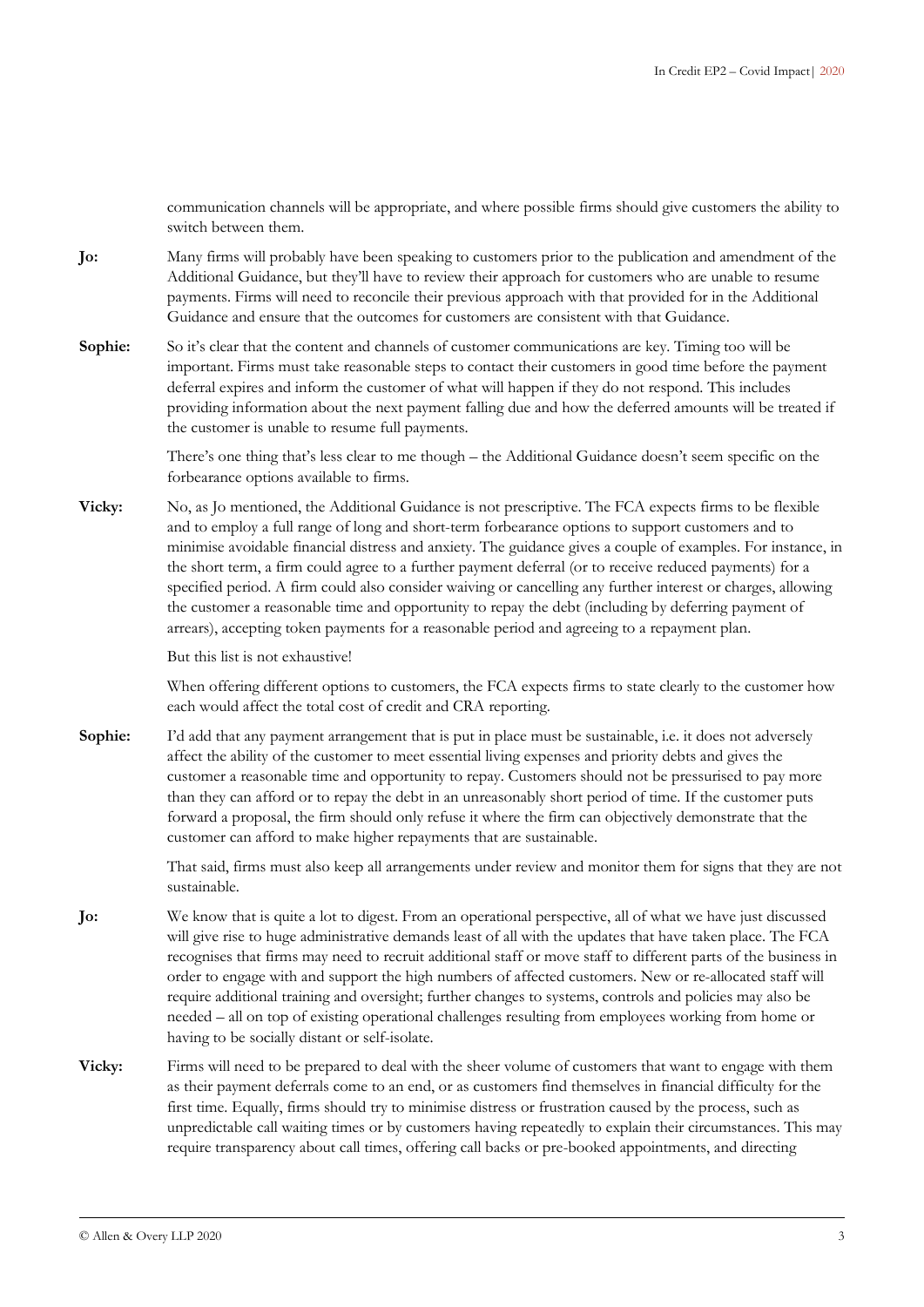customers to online tools and support. It is also important to ensure that clear records are kept of the information provided by the customer and any judgements made by the lender.

**Sophie:** This ties back in with the vulnerability point we mentioned earlier – firms' processes and communication channels should enable them to spot customer vulnerability. Clear, effective and appropriate policies and procedures will need to be in place for dealing with vulnerable customers, including for directing customers to appropriate debt advice and support.

**Jo:** Exactly. The Additional Guidance mentions that firms should signpost debt self-help or money guidance tools to customers to help them understand their options and decide which one is appropriate. This highlights the importance of good and effective customer communications, which yield fair outcomes for consumers. Firms will need to assess the fairness of customer outcomes through an end-to-end quality assurance process.

> It is also a good time to briefly mention that the FCA is planning to conduct a Retail Lending Forbearance Project in the next few months which follows on from the publication of the Additional Guidance. We don't currently have a great deal of detail on the project, but the intention is that this will be a collaborative process with industry looking at areas such as forbearance customer journeys, automation processes and operational readiness. We also know that the FCA is undertaking a review of unsecured lending and published a call for input on 2 November outlining the questions the FCA is exploring. If you wanted to respond to that call for input, you have until 1 December 2020 to do so.

**Vicky:** We will keep you updated on the project in the future podcasts. Before we wrap up, it's probably worth spending a few minutes discussing some of the key differences between the Initial Guidance and the Additional Guidance.

The first distinction we wanted to mention relates to when customers will be treated as being in arrears.

Under the Initial Guidance, customers were not considered to be in arrears where they were benefitting from a payment deferral. However, it is important for firms to consider whether deferred amounts should be treated as arrears upon expiry of the deferral period. This will really need to be assessed on a case-by-case basis. For example, there might not be any arrears for the purposes of CONC 7 if the firm granted a payment deferral by using a contractual variation provision in the agreement. The same applies if all the deferred amounts are repaid in full before the end of a deferral period. In other cases, the deferred amounts may constitute arrears under CONC 7.

- **Sophie:** Where deferred amounts are to be treated as arrears, the Additional Guidance expects that firms will clearly communicate this to the customer in writing and before the end of the payment deferral. The customer should be warned that future communications concerning arrears or payment shortfalls on the customer's account will, where relevant, include the deferred amounts.
- **Jo:** This leads us to the second point of difference CRA reporting. The Additional Guidance expects firms to resume normal CRA reporting once the customer's payment deferral period has ended. However, firms will need to consider the guidance in the context of what has been agreed with individual customers. In addition, it's crucial the firm does not report worsening status to CRAs in respect of the deferred amounts over the payment deferral period. The CRAs have recently updated their Draft CRA Covid-19 Exit Reporting Guidance so we would encourage firms to have a look at that.
- **Jo:** We appreciate that this was a very quick canter through what has essentially been months of discussions with industry in light of the FCA's publications and it's clear there is still more to come in this space. If you do have any questions about what we have covered in this podcast, then please do reach out and we will be happy to chat through some of the more nuanced points on the FCA guidance in more detail.